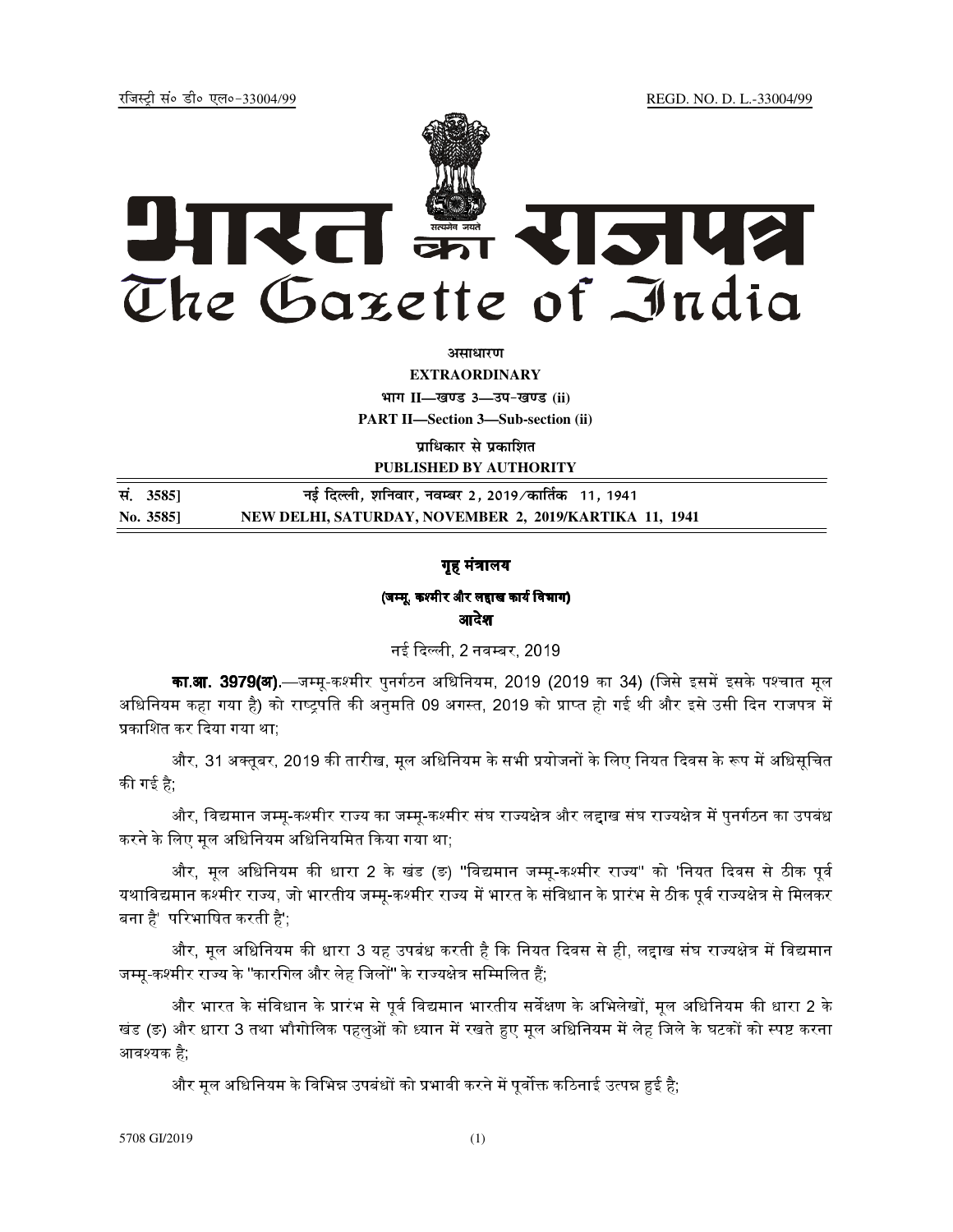अत: अब. राष्टपति जम्म-कश्मीर पनर्गठन अधिनियम. 2019 की धारा 103 द्वारा प्रदत्त शक्तियों का प्रयोग करते हए निम्नलिखित आदेश करते हैं, अर्थात:--

1. **संक्षिप्त नाम और प्रारंभ** —(1) इस आदेश का संक्षिप्त नाम जम्म-कश्मीर पनर्गठन (कठिनाइयों को दर करना) दसरा आदेश, 2019 है।

(2) यह राजपत्र में इसके प्रकाशन की तारीख को प्रवृत्त होगा।

**2**. **लेह जिले के राज्यक्षेत्र—जम्म-कश्मी**र पनर्गठन अधिनियम. 2019 की धारा 3 में विनिर्दिष्ट लेह जिले के राज्यक्षेत्र में .<br>विद्यमान जम्मू-कश्मीर राज्य के निम्नलिखित जिले सम्मिलित होंगे. अर्थात:--

"गिलगिट, गिलगिट वज़ारत, चिलास, जनजातीय राज्यक्षेत्र और 'लेह और लद्दाख' कारगिल के वर्तमान राज्यक्षेत्र के सिवाय"।

राम नाथ कोविन्द राष्ट्रपति

नई दिल्ली. तारीख : 2 नवमबर, 2019

[फा. सं. 11014/05/2014-के -I]

अजय कुमार भल्ला, गृह सचिव

#### **MINISTRY OF HOME AFFAIRS**

#### **(Department of Jammu, Kashmir and Ladakh Affairs)**

### **ORDER**

New Delhi, the 2nd November, 2019

**S.O. 3979(E).**—WHEREAS, the Jammu and Kashmir Reorganisation Act, 2019 (34 of 2019) (hereinafter referred to as the principal Act) received the assent of the President on the 9<sup>th</sup> day of August, 2019 and notified in the Official Gazette on the same day;

AND WHEREAS, the  $31<sup>st</sup>$  day of October, 2019 has been notified as the appointed day for all purposes of the principal Act;

AND WHEREAS, the principal Act was enacted to provide for reorganisation of the existing State of Jammu and Kashmir into the Union territory of Jammu and Kashmir and the Union territory of Ladakh;

AND WHEREAS, clause *(e)* of section 2 of the principal Act defines the "existing State of Jammu and Kashmir" as the 'State of Jammu and Kashmir as existing immediately before the appointed day, comprising the territory immediately before the commencement of the Constitution of India in the Indian State of Jammu and Kashmir';

AND WHEREAS, section 3 of the principal Act provides that on and from the appointed day, the Union territory of Ladakh comprises the territories of "Kargil and Leh districts" of the existing State of Jammu and Kashmir;

AND WHEREAS, in view of the records of Survey of India existing before the commencement of the Constitution of India, clause *(e)* of section 2 and section 3 of the principal Act and the geographical aspects, there is a need to clarify the constituents of Leh district in the principal Act;

AND WHEREAS, the aforementioned difficulty has arisen in giving effect to various provisions of the principal Act;